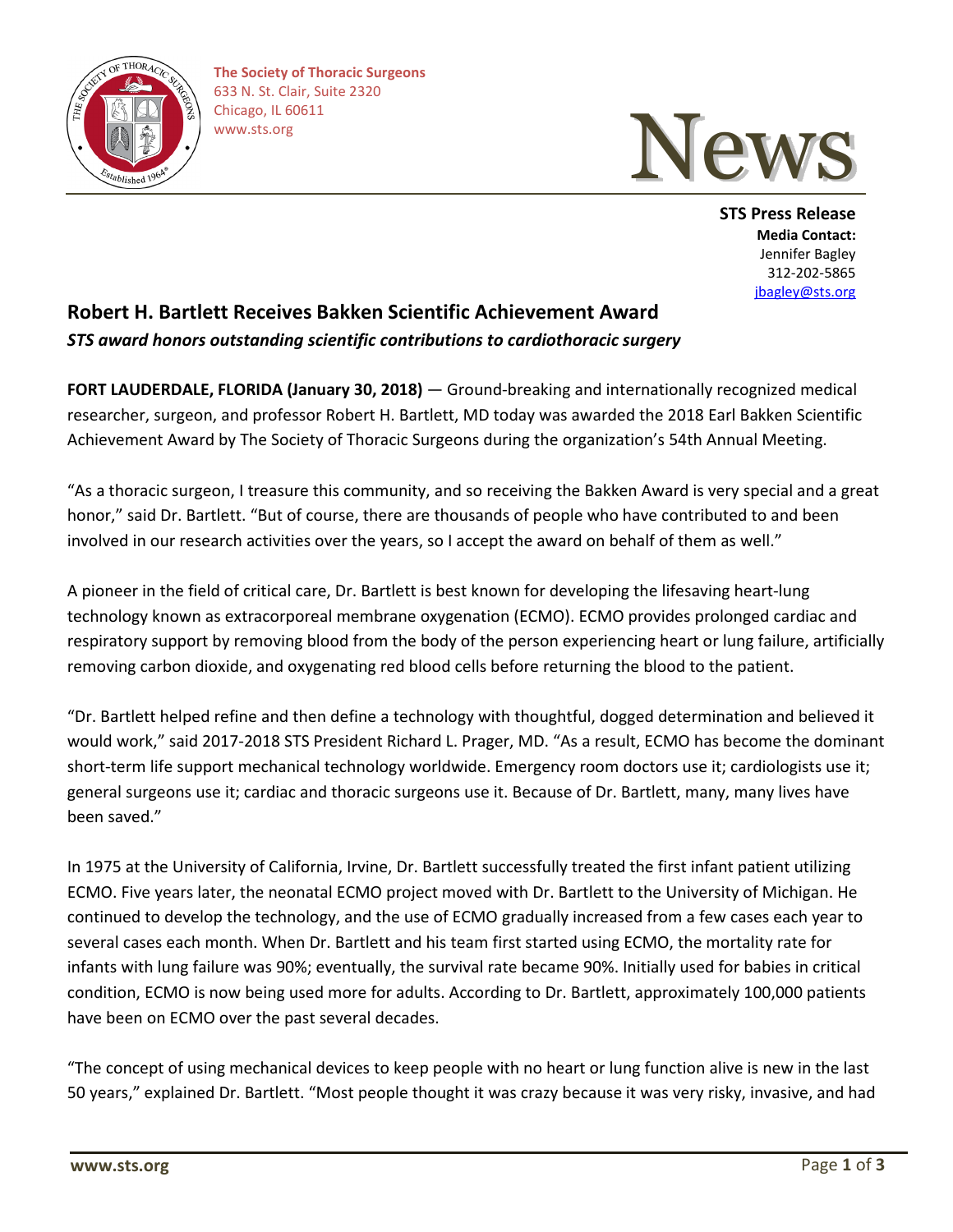never been done before. There was a lot of skepticism in the general medical community for a long time. No one believed you could do that, and now we do it routinely."

In addition to ECMO, Dr. Bartlett has made major contributions to critical care physiology, acute kidney injury and continuous hemofiltration, and nutrition in critical illness.

Dr. Bartlett earned his bachelor's degree in 1960 from Albion College in Michigan. Three years later, he graduated with honors from the University of Michigan Medical School. Dr. Bartlett then moved to Boston, where he joined the Peter Bent Brigham and Children's Hospital (now Brigham and Women's Hospital). While at Brigham, he served as Senior Resident in Surgery, Chief Resident in Thoracic Surgery, and Chief Resident Surgeon. Dr. Bartlett also was a Research Fellow in Surgery, named the Arthur Tracy Cabot Teaching Fellow in Surgery, and became a Harvey Cushing Fellow. In addition, he was a National Institutes of Health Trainee in Academic Surgery at Harvard Medical School.

In 1970, Dr. Bartlett joined the University of California, Irvine, with roles as Assistant Director of Surgical Services, Director of the Burn Center, and Professor of Surgery. He eventually returned to the University of Michigan Medical Center, where he became the Director of the Surgical Intensive Care Unit, Director of Graduate Education, and Chief of the Trauma/Critical Care Division. As Professor of Surgery in the Sections of General Surgery and Thoracic Surgery, Dr. Bartlett developed a Surgical Critical Care Fellowship and an Extracorporeal Life Support Program. He currently is Professor Emeritus of Surgery.

Under his guidance, the University of Michigan Cardiopulmonary Physiology and Extracorporeal Circulation Research Laboratory is studying blood clotting in extracorporeal circulation, liquid ventilation, implantable lung devices, pulmonary fibrosis in acute lung injury, and many more techniques for prolonged extracorporeal circulation. Dr. Bartlett's team also is developing an artificial liver system for use in patients who are waiting for liver transplants.

"The most rewarding aspect of my career has been all of the people who I've had the opportunity to train and influence," said Dr. Bartlett. "The thousands of doctors and researchers who have been through my lab or my ICU at one time or another are now doing good work out there and pushing the field forward."

Dr. Bartlett has held leadership roles in many professional societies, including president of both the American Society for Artificial Internal Organs and the International Society for Artificial Organs. He has served on the editorial boards of 10 major medical journals and written more than 300 articles in peer-reviewed publications. Dr. Bartlett also published two novels—*The Salem Syndrome: A Novel of Medicine and Law* in 2005 and *Piece of Mind: A Novel of Medicine and Philosophy* in 2007.

An amateur musician, Dr. Bartlett plays the bass violin in the Life Sciences Orchestra at the University of Michigan. In addition, he is an avid hockey fan and a recreational sailor.

The Earl Bakken Scientific Achievement Award was established in 1999 through a grant from Medtronic, Inc., to honor individuals who have made outstanding scientific contributions that have enhanced the practice of